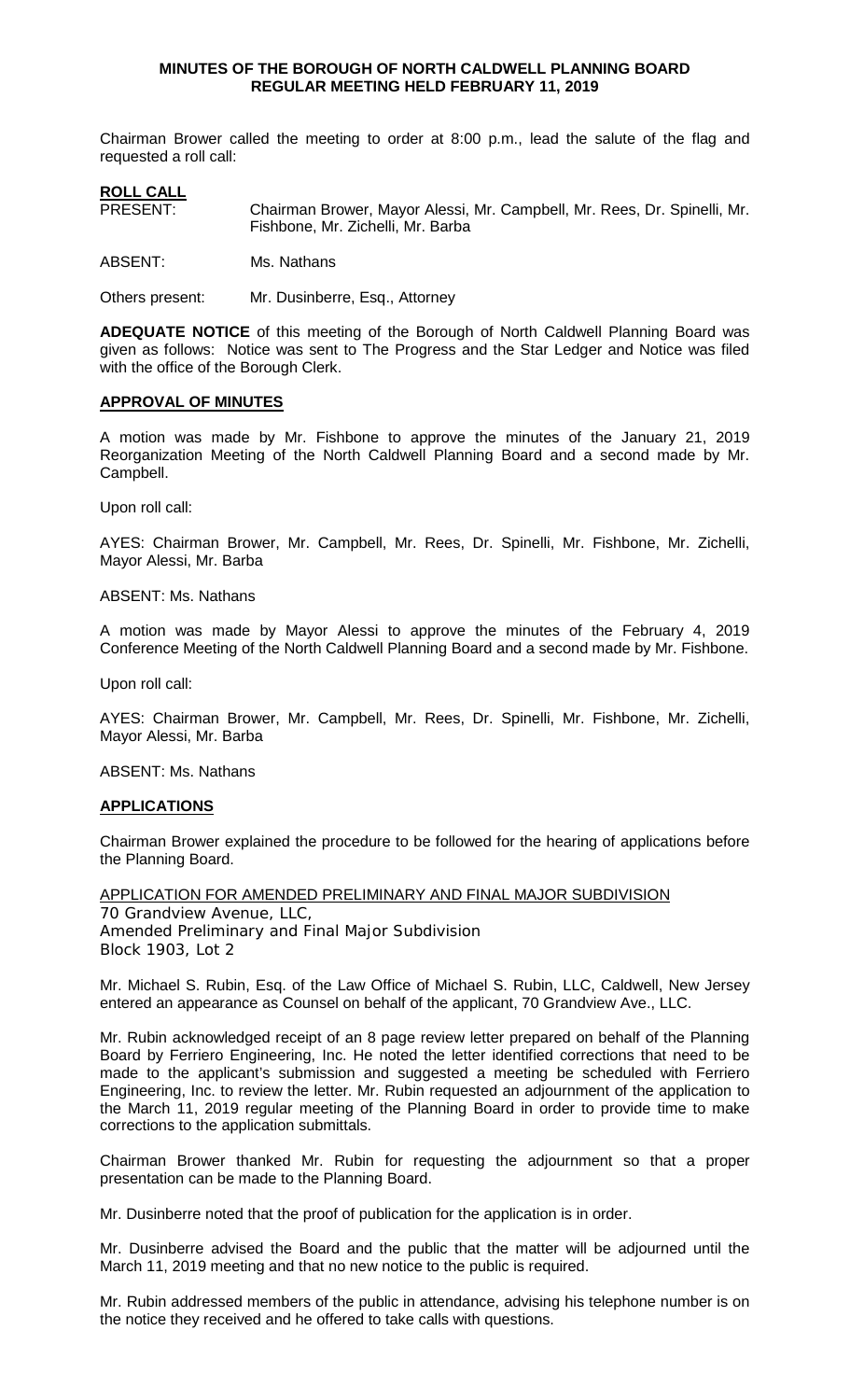Mr. Bright of 58 Grandview Avenue, North Caldwell and other residents advised they did not receive timely notice for a previous hearing (7/9/18) on the subject subdivision.

Mr. Dusinberre explained the Municipal Land Use Law requirements concerning proper notice.

Several members of the public requested a copy of the Ferriero Engineering, Inc. review letter. They were advised it will be available at Borough Hall, but an OPRA request must be submitted to receive a copy.

# APPLICATION FOR PRELIMINARY AND FINAL MAJOR SUBDIVISION

J. Michael & Nancy S. Petry 8 Hamilton Drive West Major Subdivision and Renovation Plan Block 1902, Lots 2 & 3, Block 1307, Lot 18

This is an application to subdivide a portion of 8 Hamilton Drive East (Block 1902, Lot 2) and add sections of the subdivided parcel to 10 Hamilton Drive West (Block 1902, Lot 3) and 3 Hamilton Dive South (Block 1307, Lot 18). The applicants, Mr. and Mrs. Petry, intend to renovate the existing dwelling at 8 Hamilton Drive West and live there.

Mr. J. Michael Petry and Mrs. Nancy S. Petry, both of 8 Hamilton Drive West, North Caldwell, New Jersey entered an appearance as applicants and witnesses.

Mr. and Mrs. Petry were sworn in as witnesses by Mr. Dusinberre.

Mr. Petry advised the Board that he will provide testimony as a lay person, a professional engineer, a professional planner and a licensed registered architect.

Mr. Dusinberre noted that Mr. Petry has previously been accepted by the Planning Board as a professional witness in all of the above capacities. The Board agreed and accepted Mr. Petry as a professional witness.

Mr. Petry displayed sheet S-3, *Steep Slope Map* of the subdivision plans. Mr. Petry described the three lots that are the subject of the application; 8 Hamilton Drive East (Block 1902, Lot 2), 10 Hamilton Drive West (Block 1902, Lot 3) and 3 Hamilton Drive South (Block 1307, Lot 18). He also provided a history of the house at 8 Hamilton Drive West and of his ownership of the house.

Mr. Petry discussed the setbacks for the existing house at 8 Hamilton Drive West and encroachment onto the property by walls constructed at 10 Hamilton Drive West.

Mr. Petry noted that the property owners of 10 Hamilton Drive West and 3 Hamilton Drive South both maintain the rear section of the yard of 8 Hamilton Drive West and that access to this portion of the property from the front of Hamilton Drive West is difficult due to steep slopes.

Mr. Petry explained to the Board that he previously appeared before the North Caldwell Zoning Board of Adjustment for side yard setback relief associated with a previous renovation design for 8 Hamilton West and was granted the relief he sought (memorialized 11/28/18). He further explained that the ultimate cost for the proposed renovations were prohibitive and have since been abandoned.

Mr. Petry advised the Board that he intended to sell the property at 8 Hamilton Drive West but was approached by the neighbors at 10 Hamilton Drive West (Rudman) and 3 Hamilton Drive South (Del Vescovo) to purchase a portion of the rear yard that each has historically maintained and utilized.

Mr. Petry testified that 10 Hamilton Drive West and 3 Hamilton Drive South are currently noncompliant with the Borough's impervious coverage standard, but the proposed subdivision will correct this condition.

Mr. Petry displayed Exhibit A-1, sheet S-4, *Grading Plot Plan* of the subdivision plans. The exhibit has been colorized to highlight the portion of 8 Hamilton Drive West to remain after subdivision. Mr. Petry described the exhibit noting the existing improvements on the 3 lots in question.

Mr. Petry displayed Exhibit A-2, sheet A-1, *First Floor Plan* of the subdivision plans. The exhibit has been colorized with the existing and proposed side yard setbacks identified.

Mr. Petry testified that he intends to maintain the remaining portion of 8 Hamilton Drive West as wooded and to renovate the house in a manner that conforms to neighborhood aesthetics.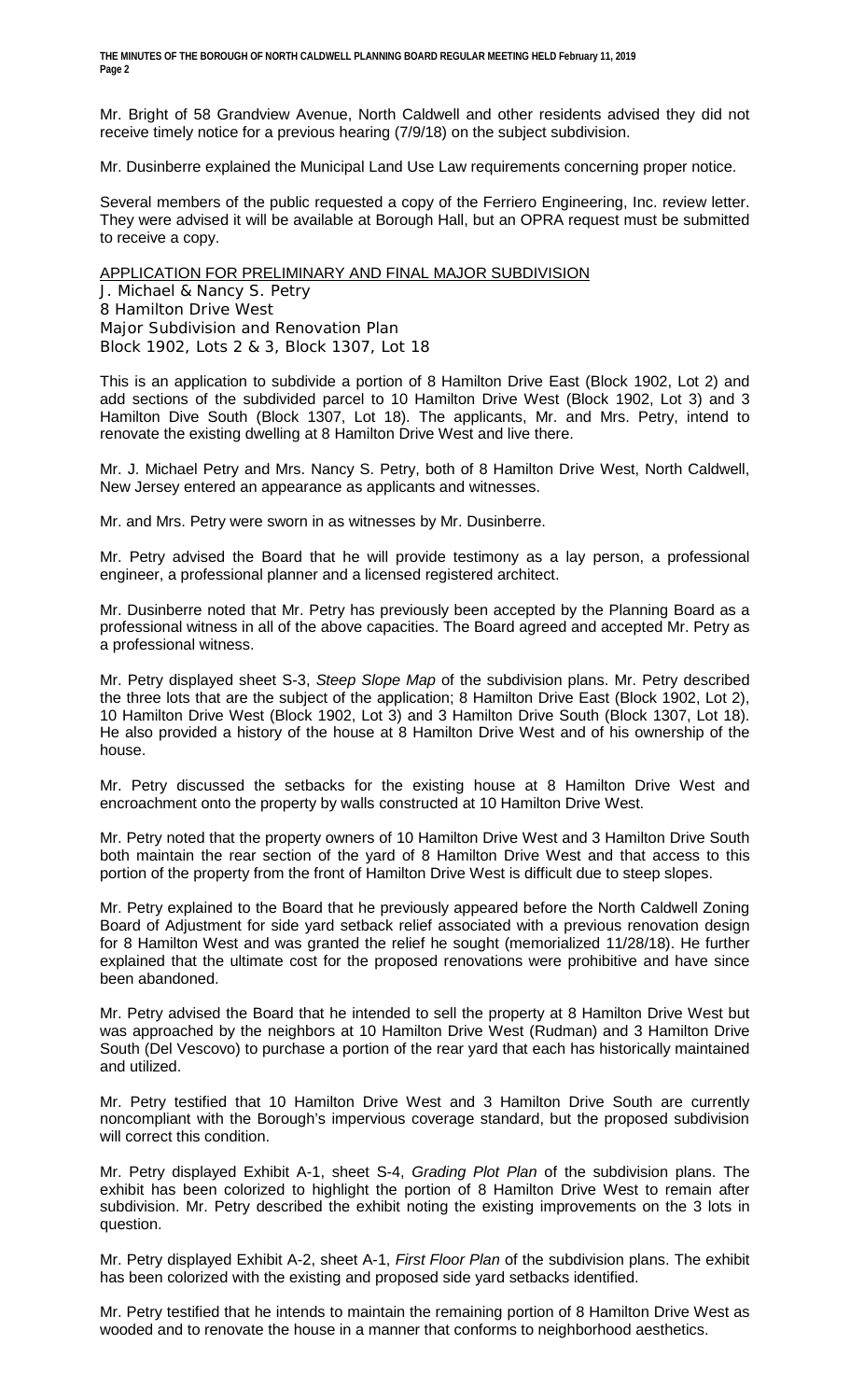Mr. Petry discussed the variances requested for the proposed subdivision, all of which are associated with 8 Hamilton Drive West.

- 1. Lot area within the first 175' of depth is 18,831 s.f. vs. a required 21,875 s.f.
- 2. Lot area amended for steep slopes is 22,215 s.f. vs. a required 27,059.4 s.f.
- 3. Side yard setbacks are 8.24' and 11.2' vs. a required 25.0'.

Mr. Petry testified the variances can be approved using either the C(1) or the C(2) criteria.

The lot area deficiency within the first 175' of depth is negligible and is necessary to ensure that improvements associated with 10 Hamilton Drive West are not located on the property of 8 Hamilton Drive West. The encroachment of the retaining walls is the hardship.

In regard to the deficiency in the minimum lot area adjusted for steep slopes, the steep slopes are the hardship. The steep slope in the middle of 8 Hamilton Drive West makes access to the rear of the property inaccessible. The rear of the property is however, easily accessible from the abutting property owners.

The side yard setbacks for the house on 8 Hamilton Drive West are currently deficient; it is these deficient setbacks that create the hardship. A reasonable addition to the house cannot be made without further increasing the setback deficiency. The irregular shape of the lot is also a hardship.

The proposed renovations will bring the house into conformance with the aesthetics of the neighborhood. The proposal promotes a desired visible environment and provides adequate light, air and open space.

Any perceived detriments associated with the variance requests are nonexistent or minor. The proposed renovations will be an improvement to the neighborhood. The proposed subdivision will prevent overdevelopment of the properties involved.

Mr. Dusinberre asked if approving the application will bring the two properties adjacent to 8 Hamilton Drive West into conformity with the Borough lot coverage requirement. Mr. Petry responded that it would.

Mr. Barba asked if the proposed angle of the proposed side lot line between 8 and 10 Hamilton Drive West is necessary to place the retaining walls associated with 10 Hamilton Drive West entirely on this property. Mr. Petry responded in the affirmative. Mr. Barba also questioned the positioning of the proposed garage addition and Mr. Petry advised the proposed garage will be positioned to conform to Borough requirements.

Chairman Brower inquired if existing steep slopes on 8 Hamilton Drive West affect the adjoining properties. Mr. Petry responded they do not and the proposed subdivision will make the adjoining lots compliant with the Borough steep slope lot size modification requirement.

Mr. Dusinberre asked about the position of the house on 10 Hamilton Drive West in relation to 8 Hamilton Drive West. Mr. Petry advised that the elevation difference between the houses will prevent occupants of each home from seeing each other.

Mr. David Rudman of 8 Hamilton Drive West, North Caldwell, New Jersey entered an appearance as an applicant and witness and was sworn in by Mr. Dusinberre.

Mr. Rudman testified that he has no issues with the Petry's proposed renovations to the house on 8 Hamilton Drive West.

The meeting was opened to the public to question the applicants on their testimony.

No members of the public stood to be heard.

Chairman Brower opened the meeting to the public for comment.

Melinda Dela Pena of 1 Hamilton Drive East rose to be heard and was sworn in by Mr. Dusinberre. Ms. Dela Pena commented that she attended the meeting to listen and learn and to determine how the application might affect her property. She asked what the plans are for the wooded areas on the subject lots. Mr. Petry advised he intends to maintain most of the trees on 8 Hamilton Drive West and he believes the same for the other lots.

Dr. Spinelli commented that it is rare to see three property owners come together for a generous reason rather than selfish and the proposal benefits the Borough.